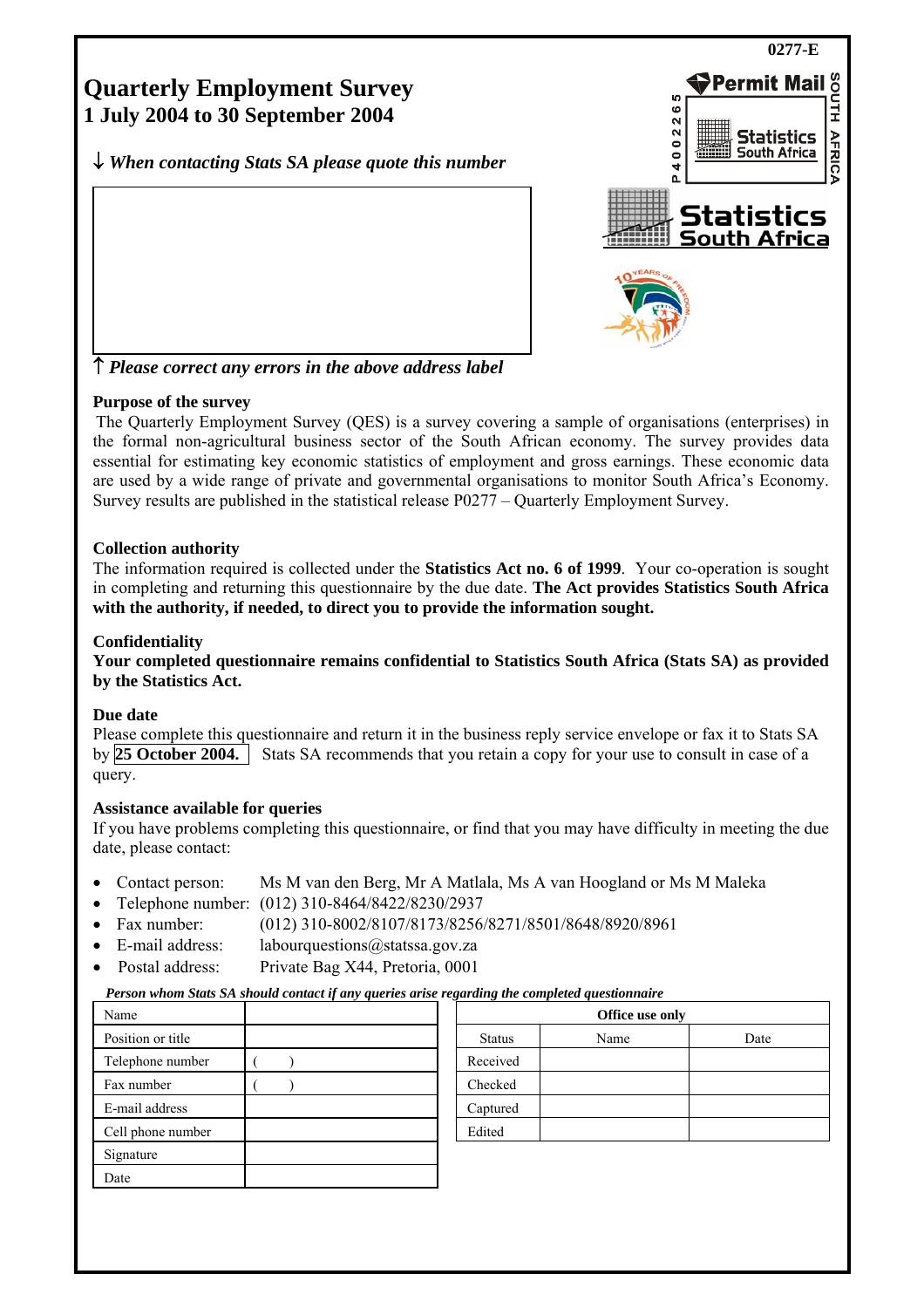# *Please note*

Complete all questions for the **organisation (enterprise)** specified on the front page. If actual figures are not available, please supply estimates.

An **organisation (***enterprise)* is a legal unit (or a combination of legal units) that includes and directly controls all functions necessary to carry out its production activities.

# **Part 1 - Employment**

#### *Definitions*

#### *Paid employment*

#### **At work**

 A person who, during the period **1 July 2004 to 30 September 2004**, performed some work (for at least one hour) for a salary or wage or profit, in cash or in kind.

#### **With a job but not at work**

 A person, who having already worked in his/her job, was temporarily not at work, e.g. for maternity leave, during the period **1 July 2004 to 30 September 2004**, but had a formal attachment to his/her job.

#### *Include*

- All directors, i.e. who received a salary and those who received a fee.
- Executive, managerial, **casual** and any other employees who are not included on the main payroll.
- Employees paid by commission AND a retainer, wage or salary.
- Employees who received payment through the payroll of the Compensation Commissioner's Compensation Fund, for example employees on maternity leave and not paid by this organisation (enterprise).
- Employees based abroad but paid from South Africa, e.g. embassy employees.

#### *Exclude*

- Subcontractors and consultants who are selfemployed and **not** part of this organisation (enterprise).
- Employees paid by commission only (i.e. a retainer, wage or salary was NOT paid).
- Self-employed persons in this enterprise, e.g. working proprietors, sole and joint owners.
- Employees based in South Africa but paid from abroad, e.g. embassy employees.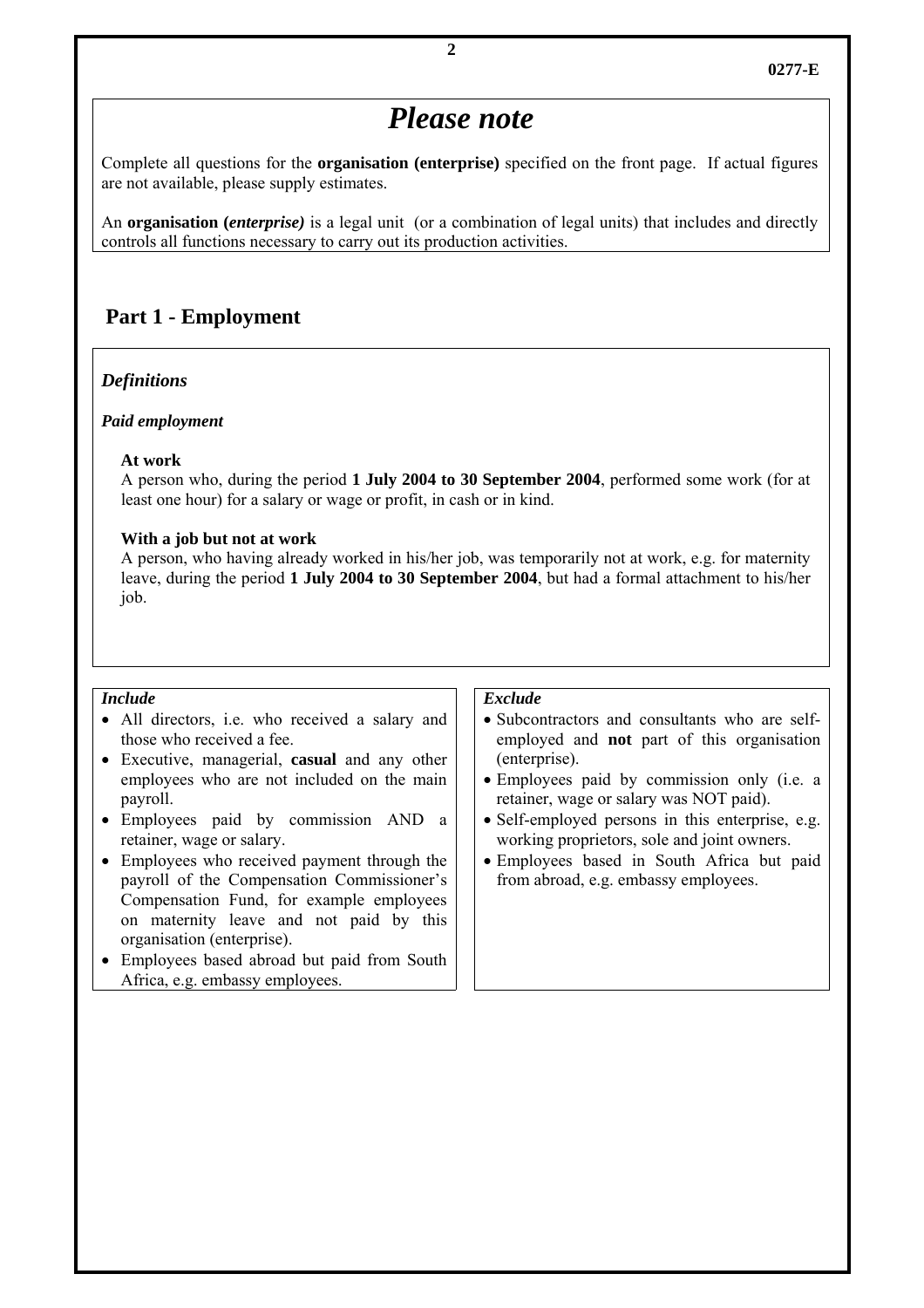# *Definitions*

*Full-time employees* are those (permanent, temporary or casual) who normally work the agreed hours i.e. **40 hours or more per week.**

*Part-time employees* are those (permanent, temporary or casual) who usually work **less than 40 hours** per week.

**1.1** State the total number of **persons employed** (see the definition on page 2) in this enterprise at the end of each month for the period **1 July 2004 to 30 September 2004.**

|                                         | July   | <b>August</b> | September |
|-----------------------------------------|--------|---------------|-----------|
|                                         | Number | Number        | Number    |
|                                         |        |               |           |
|                                         | July   | <b>August</b> | September |
|                                         | Number | Number        | Number    |
|                                         |        |               |           |
|                                         | July   | <b>August</b> | September |
|                                         | Number | Number        | Number    |
| All employees (full-time and part-time) |        |               |           |

**1.2** How many employees **commenced working for** this enterprise during each month for the period  **1 July 2004 to 30 September 2004?** 

| <b>July</b> | <b>August</b> | <b>September</b> |
|-------------|---------------|------------------|
| Number      | Number        | Number           |
|             |               |                  |

**1.3** How many employees **resigned,** were **retrenched** or **dismissed** from this enterprise during each month for the period **1 July 2004 to 30 September 2004?** 

| July   | <b>August</b> | September |
|--------|---------------|-----------|
| Number | Number        | Number    |
|        |               |           |

In the case of **government departments**, transfers should be regarded as "employees who **left** the organisation (enterprise)" in one government department and "employees who **commenced working** for the organisation (enterprise)" in the other government department.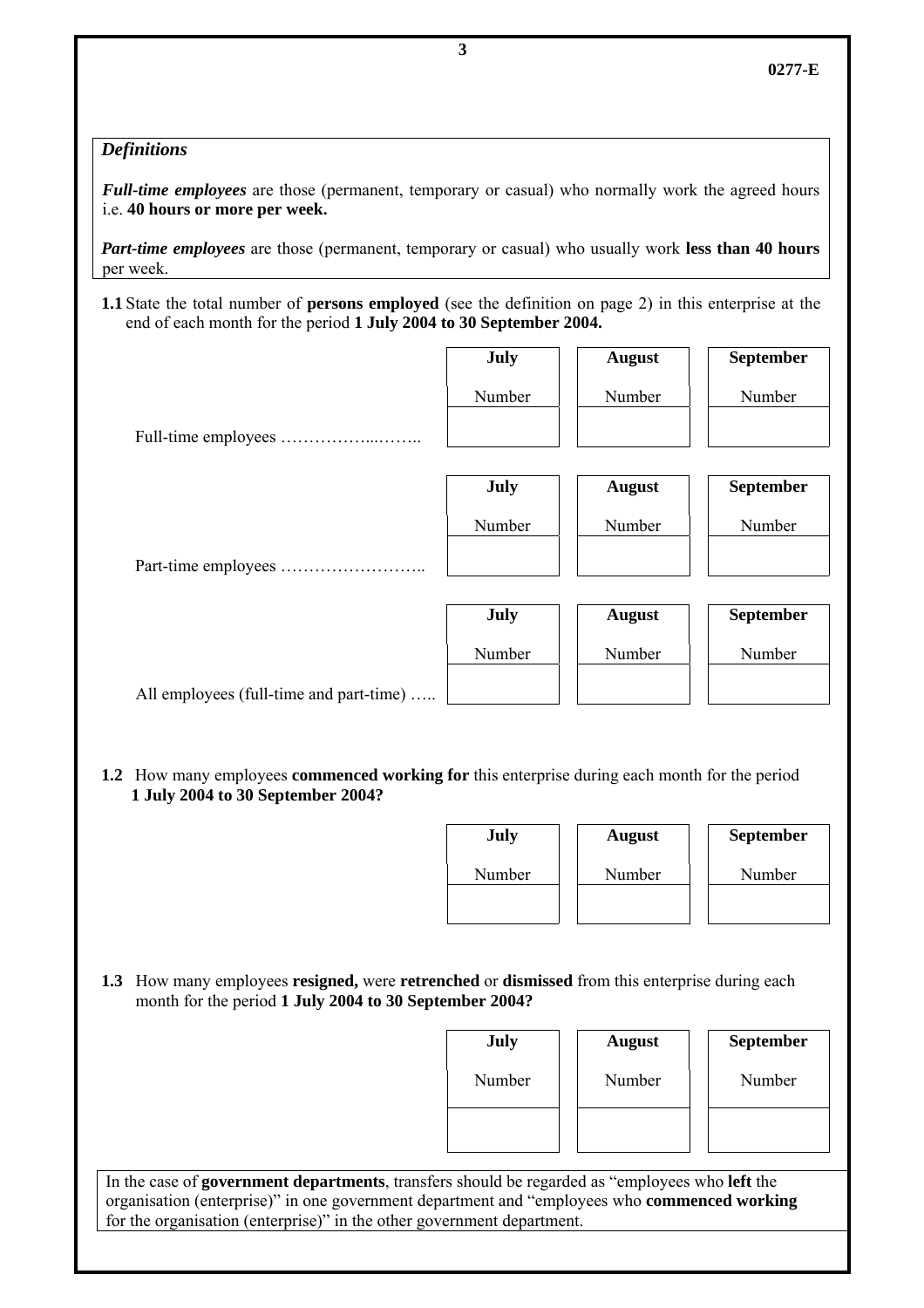# **Part 2 – Gross Earnings**

# *Definition*

Gross *earnings* are payments for ordinary-time, standard or agreed hours during the reference period for all permanent, temporary, casual, executive and managerial employees, **before** taxation and other deductions.

| <i>Include</i>           |  |  |                                               |
|--------------------------|--|--|-----------------------------------------------|
|                          |  |  | • Salaries and/or fees paid to all directors, |
| executives and managers. |  |  |                                               |

- Commission if a retainer, wage or salary was **ALSO** paid.
- **Employer's contribution** to pension, provident, medical aid, sick pay and other funds, e.g. Unemployment Insurance Fund and Compensation Commissioner's Compensation Fund.
- Payments paid from South Africa to employees based abroad, e.g. embassy employees.
- Payments for all types of leave (**except those paid on termination – refer to Question 2.6**) which relate to the reference period.
- Fringe benefits **paid in cash** such as housing, mortgage and rent subsidies, transport allowances (e.g. monthly petrol allowance) and cell phone allowances.
- Allowances and penalty payments relating to ordinary-time hours.

#### *Exclude*

- Sole proprietors or partners of unincorporated businesses.
- Commission where a retainer, wage or salary was **NOT** paid.
- Payments to subcontractors and consultants who are self-employed and **not** part of this enterprise/organisation.
- Performance and other bonuses (refer to **Question 2.3 and Question 2.4**).
- Overtime payments (refer to **Question 2.5**).
- Severance, termination and redundancy payments (refer to **Question 2.6**).
- Payments paid from abroad to employees based in South Africa, e.g. embassy employees.
- Payments which do **not** relate to the reference period.
- The imputed value of fringe benefits.
- Tax on fringe benefits.
- Reimbursements for expenses, e.g. travel, entertainment, meals, etc.

**2.1** Which frequency of payroll(s) does your organisation (enterprise) use?

| Tick one or more boxes (with $\sqrt{ }$ ) and specify other payrolls when applicable. |  |  |  |  |
|---------------------------------------------------------------------------------------|--|--|--|--|
|                                                                                       |  |  |  |  |
|                                                                                       |  |  |  |  |
|                                                                                       |  |  |  |  |
|                                                                                       |  |  |  |  |
|                                                                                       |  |  |  |  |
|                                                                                       |  |  |  |  |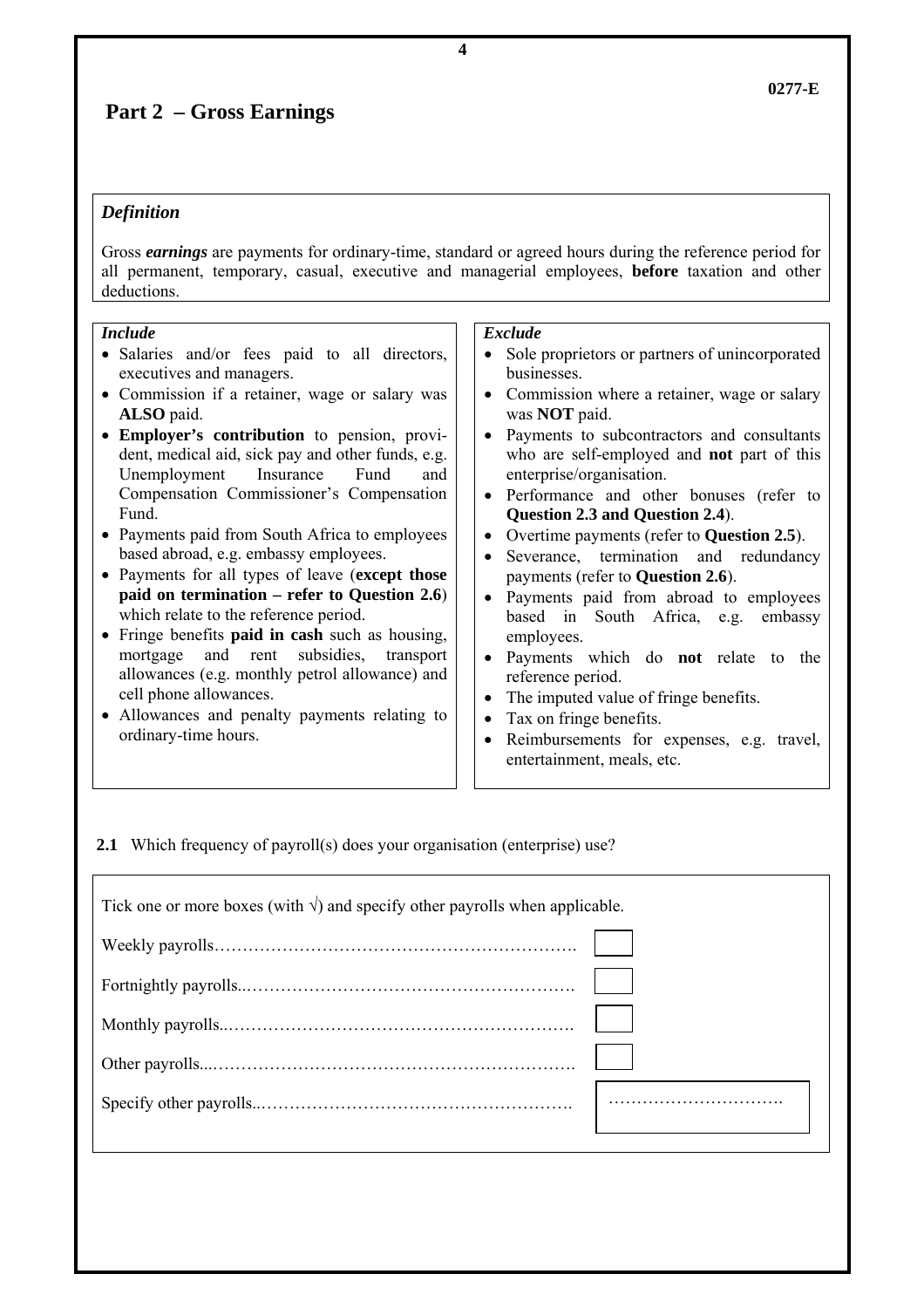**2.2** State the total amount of **gross earnings** (**excluding** bonuses to be included in **Question 2.3, Question 2.4** and severance, termination and redundancy payments, to be included in **Question 2.6**) paid during **each month** for the period **1 July 2004 to 30 September 2004**. See the definition on page 4.

|                      | July | <b>August</b> | September |
|----------------------|------|---------------|-----------|
|                      | Rand | Rand          | Rand      |
| Weekly payrolls      | ,00  | ,00           | ,00       |
|                      | Rand | Rand          | Rand      |
| Fortnightly payrolls | ,00  | ,00           | ,00       |
|                      | Rand | Rand          | Rand      |
| Monthly payrolls     | ,00  | ,00           | ,00       |
|                      | Rand | Rand          | Rand      |
| Other payrolls       | ,00  | ,00           | ,00       |
|                      | Rand | Rand          | Rand      |
| Total (all payrolls) | ,00  | ,00           | ,00       |

#### **2.3** State the total amount of **gross performance and other bonuses** paid **regularly** during **each month** for the **period 1 July 2004 to 30 September 2004** *to the persons in Question 1.*

**Please complete Question 2.3 and Question 2.4.** 

| <b>Include</b> all weekly, fortnightly, monthly and other payrolls. (For annual bonuses state one month's<br>proportion). |  |  |  |  |
|---------------------------------------------------------------------------------------------------------------------------|--|--|--|--|
| <b>Exclude</b><br><i>Include</i>                                                                                          |  |  |  |  |
| Reimburgements for expenses incurred<br>$\bullet$ Merit homices                                                           |  |  |  |  |

- Merit bonuses.
- Incentive bonuses.
- Profit sharing bonuses.
- Payments that were made during the reference period but relate to other pay periods, e.g. annual leave, thirteenth cheque and leave gratuity payments and back-payments.
- Reimbursements for expenses incurred whilst conducting employer's business.
- Once off payments e.g. Christmas bonuses.

**0277-E**

|                              | July | <b>August</b> | September |
|------------------------------|------|---------------|-----------|
|                              | Rand | Rand          | Rand      |
| Full-time employees          | ,00  | ,00           | ,00       |
|                              | Rand | Rand          | Rand      |
| Part-time employees          | ,00  | ,00           | 00        |
|                              | Rand | Rand          | Rand      |
| All employees (full-time and | ,00  | ,00           | .00.      |

**5**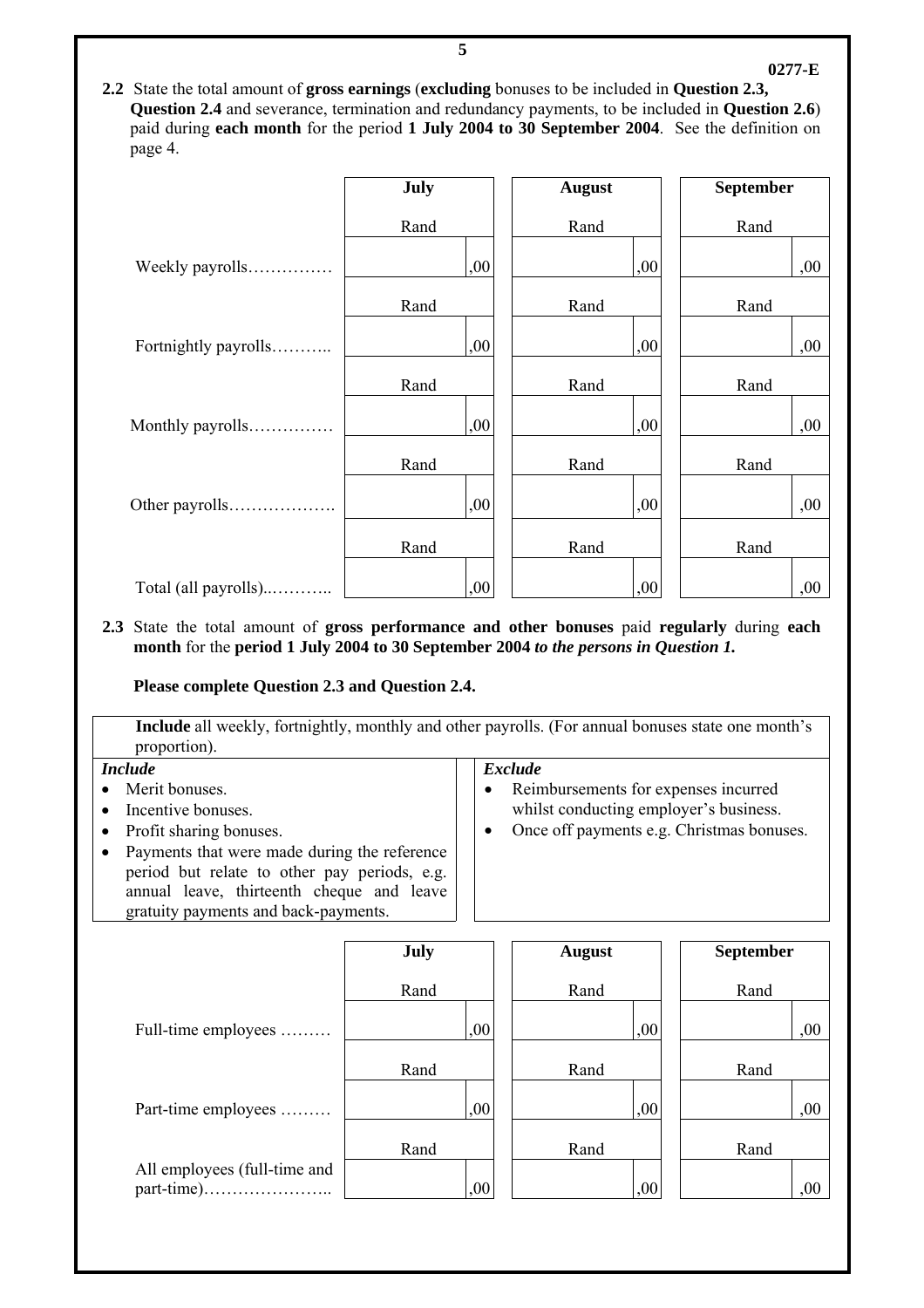**2.4** State the total amount of gross **performance and other bonuses** paid during **each month** for the period **1 July 2004 to 30 September 2004** to the persons in Question 1. Include all weekly,

|       | July | <b>August</b> | <b>September</b> |
|-------|------|---------------|------------------|
|       | Rand | Rand          | Rand             |
| Total | ,00  | 00,           | 00,              |

fortnightly, monthly and other payrolls**. Include regular payments as well as once off payments.**

## *Definition*

*Overtime payments* are payments for hours in excess of ordinary-time, standard or agreed hours paid for during the reference period. Include penalty payments relating to overtime hours.

**2.5** State the total amount of gross **overtime payments** paid during **each month** for the period **1 July 2004 to 30 September 2004** to the persons in Question 1.

**Include** all weekly, fortnightly, monthly and other payrolls.

|                                            | <b>July</b> | <b>August</b> | <b>September</b> |
|--------------------------------------------|-------------|---------------|------------------|
|                                            | Rand        | Rand          | Rand             |
| Full-time employees                        | ,00         | ,00           | ,00              |
|                                            | Rand        | Rand          | Rand             |
| Part-time employees                        | ,00         | ,00           | 00               |
|                                            | Rand        | Rand          | Rand             |
| All employees (full-time and<br>part-time) | ,00         | ,00           | 00,              |

**2.6** State the total amount of gross **severance, termination and redundancy payments** paid during **each month** for the period **1 July 2004 to 30 September 2004.**

## **Include**

- Payments of accumulated leave made to employees who finished work during the reference period, all severance payments and
- Redundancy payments intended to compensate employees for loss of employment**.**

|                              | <b>July</b> | <b>August</b> | <b>September</b> |
|------------------------------|-------------|---------------|------------------|
|                              | Rand        | Rand          | Rand             |
| Full-time employees          | 00,         | ,00           | ,00              |
|                              | Rand        | Rand          | Rand             |
| Part-time employees          | 00,         | ,00           | ,00              |
|                              | Rand        | Rand          | Rand             |
| All employees (full-time and | ,00         | ,00           | 00,              |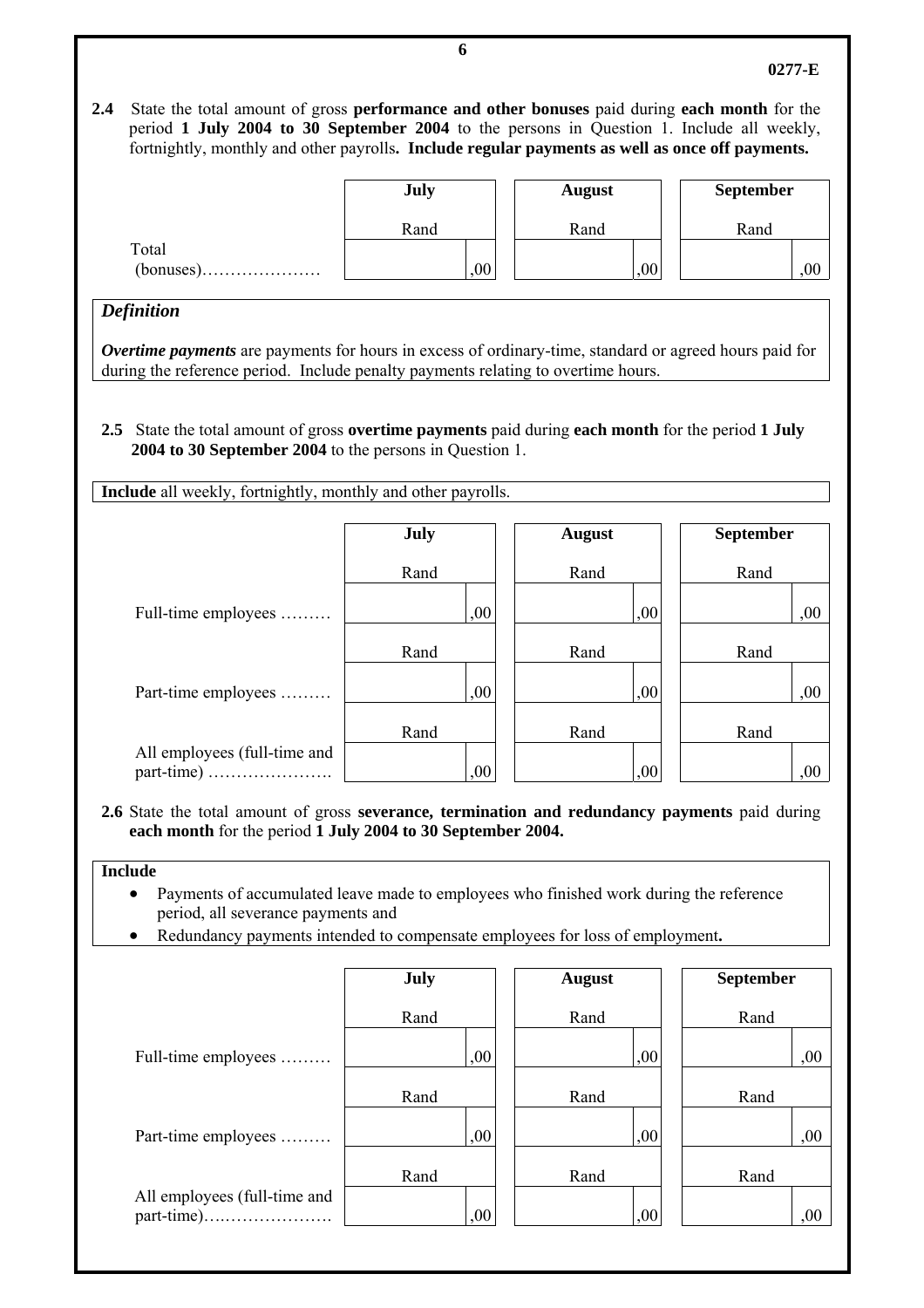|                                                                 | 7                                                                                                                                     |         |  |
|-----------------------------------------------------------------|---------------------------------------------------------------------------------------------------------------------------------------|---------|--|
|                                                                 |                                                                                                                                       | 0277-E  |  |
| 3.                                                              | Provide an estimate of time taken to complete this questionnaire in order to assist us to<br>reduce the respondent load.              |         |  |
|                                                                 | Hours                                                                                                                                 | Minutes |  |
|                                                                 |                                                                                                                                       |         |  |
|                                                                 | Provide an estimate of the time taken to complete this                                                                                |         |  |
|                                                                 |                                                                                                                                       |         |  |
| 4.                                                              | When is the best time to contact your organisation (enterprise) in respect of this information?<br>Tick one block (with $\sqrt{ }$ ). |         |  |
|                                                                 |                                                                                                                                       |         |  |
|                                                                 |                                                                                                                                       |         |  |
|                                                                 |                                                                                                                                       |         |  |
|                                                                 |                                                                                                                                       |         |  |
|                                                                 | Other (specify some other time and state reason below)                                                                                |         |  |
|                                                                 |                                                                                                                                       |         |  |
| 5. What day of the week and time is it suitable to contact you? |                                                                                                                                       |         |  |
| Tick one block (with $\sqrt{ }$ ).                              |                                                                                                                                       |         |  |
|                                                                 |                                                                                                                                       |         |  |
|                                                                 | Monday                                                                                                                                |         |  |
|                                                                 | Wednesday                                                                                                                             |         |  |
|                                                                 | Friday                                                                                                                                |         |  |
|                                                                 | Tick one block (with $\sqrt{ }$ ).                                                                                                    |         |  |
|                                                                 | Before 08H00<br>08H00-12H00                                                                                                           |         |  |
|                                                                 | 12H00-16H00<br>After 16H00, specify                                                                                                   |         |  |
|                                                                 |                                                                                                                                       |         |  |